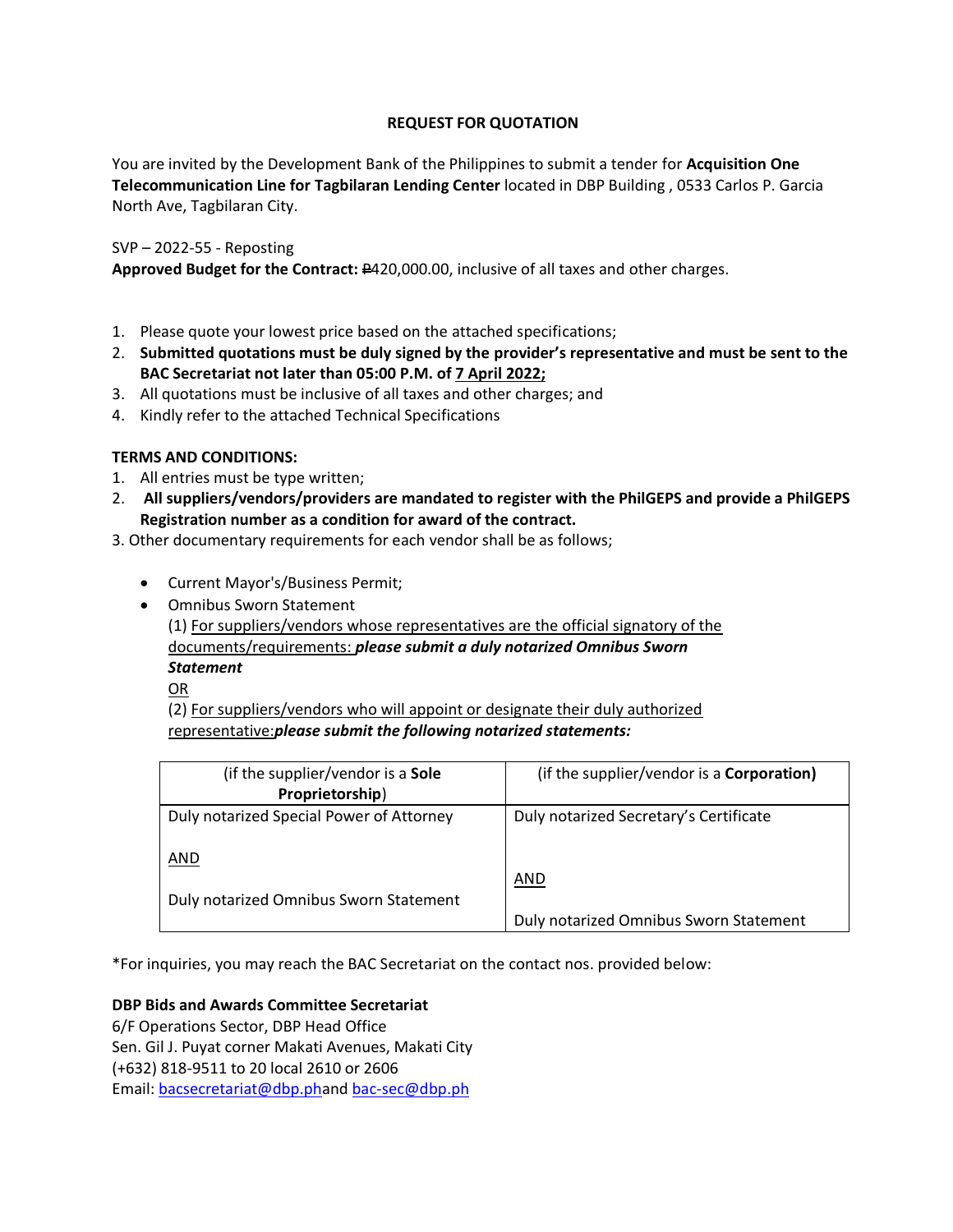#### **Annex A**

## ACQUISITION OF NEW, ADDITIONAL AND/OR REPLACEMENT TELECOMMUNICATION LINE/CONNECTIVITY SERVICE FOR THE DEVELOPMENT BANK OF THE PHILIPPINES (DBP)-**TAGBILARAN LENDING CENTER**

#### APPROVED BUDGET FOR THE CONTRACT: Telco: Php 420,000

#### **TECHNICAL SPECIFICATIONS**

## A. BACKGROUND

The telecommunication connectivity service (line) is for the connection of DBP online systems, services and facilities in any of the following DBP remote sites:

A.1. Branch Office, including:

A.1.a. Lending Center A.1.b. Cash Center A.1.c. Branch-Lite Unit

A.2. Automated Teller Machine (ATM)

#### **B. OBJECTIVE**

To acquire stable, reliable and secure telecommunication connectivity/line service to link DBP remote sites to the Head Office from an authorized and qualified telecommunication service provider (Telco).

#### C. COVERAGE OF THE CONTRACT

The contract will be for a one (1) year period starting from date of acceptance of service with the option for automatic renewal.

#### D. MINIMUM SPECIFICATIONS

- D.1. Connectivity/Line Service Availability
	- > The minimum availability of service is 99.6%.
- D.2. Connectivity/Line Specifications
- D.2.a. Branch Office М
	- D.2.a.i. Wired MPLS/VPN, Radio Last Mile or VSAT connection with minimum of 2 Mbps bandwidth
	- D.2.a.ii. Must be Ku Band or C Band for the VSAT
	- D.2.a.iii. Inclusive network equipment, such as router and or router/modem, must not be on End-of-Life/End-of-Support status within the contract period
	- D.2.a.iv. Router must support GRE/mGRE tunneling and IP Security (ex. dynamic VPN) and SNMP
	- D.2.a.v. DBP shall have the full access of the router
	- D.2.a.vi. Provide near real time and historical link monitoring

D.2.b. ATM - Wired

- D.2.b.i. VPN connection at least 128 Kbps via MPLS
- D.2.b.ii. Inclusive network equipment, such as router and or router/modem, must not be on End-of-Life/End-of-Support status within the contract period
- D.2.b.iii. Support GRE tunneling and SNMP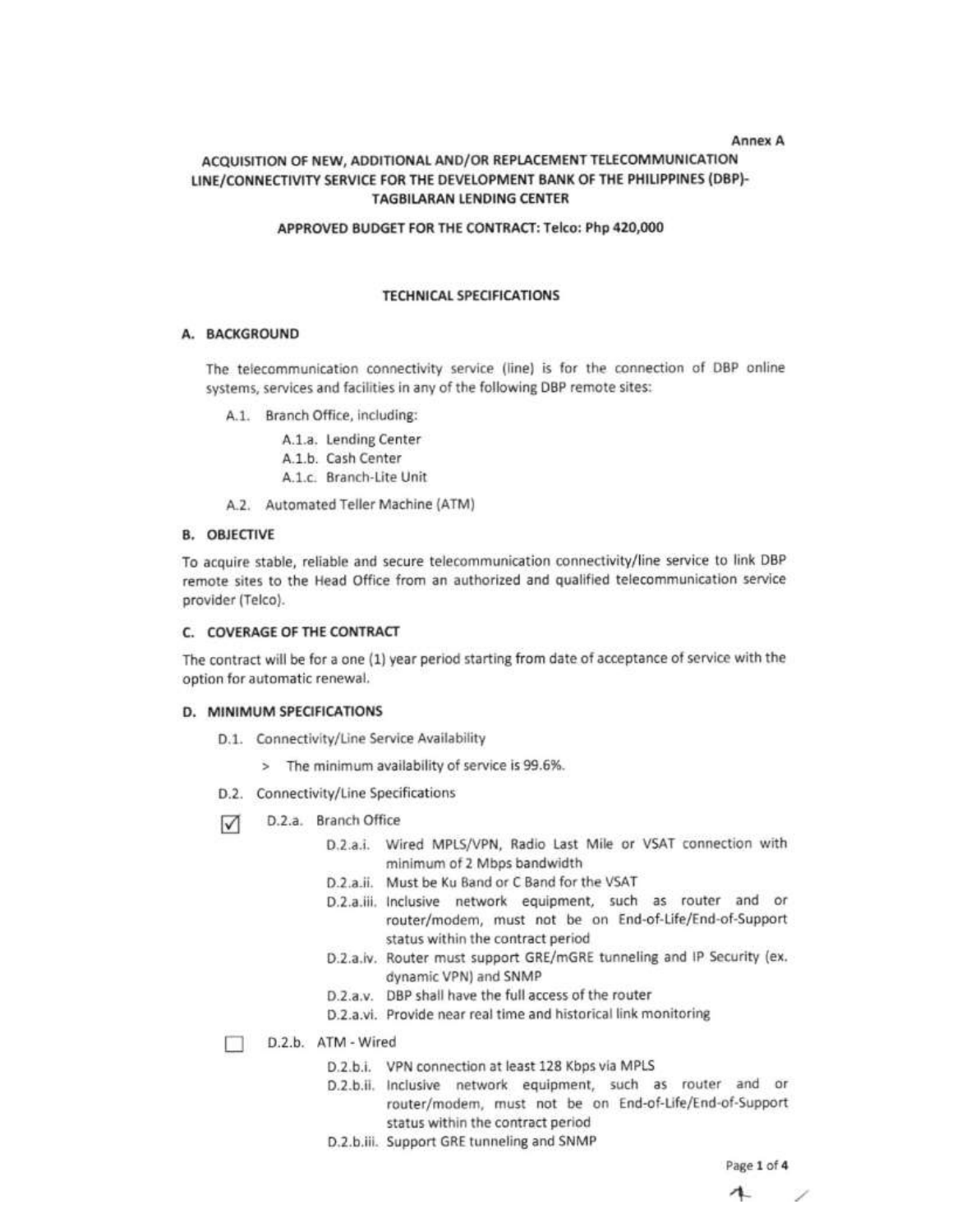ACQUISITION OF NEW, ADDITIONAL AND /OR REPLACEMENT OF TELECOMMUNICATION LINE/ CONNECTIVITY SERVICES FOR THE DEVELOPMENT BANK OF THE PHILIPPINES (DBP)

- D.Z.c. ATM Wireless
	- D.2.c.i. Provide data transmission function by public GPRS/ GSM network or higher
	- D.2.a.vii. Inclusive network equipment, such as router and or router/modem, must not be on End-of-Life/End-of-Support status within the contract period
	- D.2.c.ii. Support GRE Tunneling and SNMP
	- D.2.c.iii. Provide GUI access for local and remote management
	- D.2.c.iv. Operate at -30~+75°C temperature
	- D.2.c.v. Has LED status indication
	- D.2.c.vi. Support RJ45 console port
	- D.2.c.vii. Include: 1 power cord, 2 antennas, 1 console cable, 1 set documentation
	- D.2.c.viii. Provide near real time and historical link monitoring.
	- D.2.c.ix. Meet the average latency requirement of not greater than 200ms measured using the Ping utility or any similar mobile applications
	- D.2.c.x. Meet signal requirement of not less than 2 bars measured using mobile or similar devices capable of said measurement
	- D.2.c.xi. DBP shall have full access to the Modem/Router
- D.3. Support Services and Incident Management
	- D.3.a. The Telco shall provide 24 x 7 onsite, telephone and email support. For every service unavailability/downtime reported, the response time shall be within thirty (30) minutes.
	- D.3.b. Upon the occurrence of service unavailability/downtime, the Telco shall:
		- D.3.b.i. Conduct problem isolation/resolution and link restoration activities
		- D.3.b.ii. Notification via electronic mail (E-mail) and telephone within one (1) hour of the occurrence
		- D.3.b.iii. Minimum of twice a day status report to DBP via E-Mail
		- D.3.b.iv. Estimated time of arrival (ETA) if onsite activities required
		- D.3.b.v. Estimated time of resolution (ETR)
		- D.3.b.vi. Root cause
		- D.3.b.vii. Comply with DBP policies on security and confidentiality during support services.
	- D.3.c. The Telco shall submit an incident report stating the reason/s for the outage and detailing the steps undertaken to resolve a particular problem upon DBP's request.
- D.4. Service Performance Review

 $\sqrt{}$ 

> The Telco shall conduct a performance review session at least once every quarter of a year

#### E. TELECOMMUNICATION CONNECTIVITY/LINE REQUIREMENT CLASSIFICATION

The primary objective of the following provisions is to have multiple Telcos per site, providing service redundancy, high availability and avoiding single point of failure.

E.1. New Telecommunication Line Requirement

<sup>, ,</sup>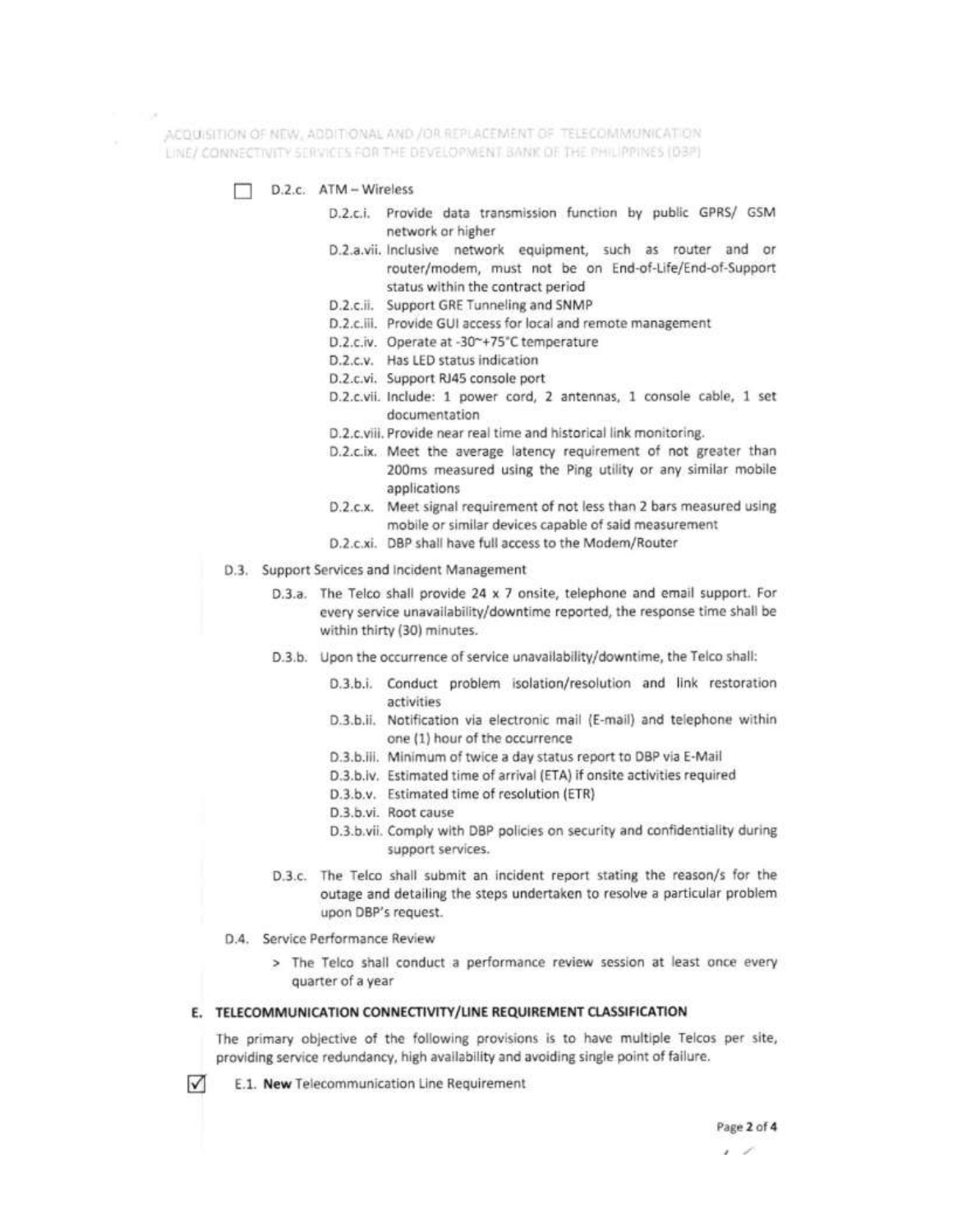ACOUSSTIDN OF NEW , ADDITIONAL AND / OR REPLACEMENT OF TELECOMMUNICATION LINE/ CONNECTIVITY SERVICES FOR THE DEVELOPMENT BANK OF THE PHILIPPINES (DBP)

#### E.1.a. Covered Sites

- > New remotes sites
- E.1.b. Telco Selection Criteria
	- > Telecommunication Line for Branch Office
		- E.1.b.i. Two (2) different Telcos (Telco A and Telco B) shall be selected
		- E.1.b.ii. Telco A is the lowest (winning) provider
		- E.1.b.iii. Telco B is the second lowest provider
	- > Telecommunication Line for Additional ATM Facility of a Branch Office
		- E.1.b.iv. The Telco must be different from the one which has the majority or most of the telecommunication connectivity services provided for the ATM/s of that Branch Office
- E.2. Additional Telecommunication Line Requirement  $\mathbb{R}$ 
	- E.2.a. Covered Sites
		- > For existing sites with existing telecommunication line/s
	- E.2.b. Telco Exception
		- > The Telco/s of the existing line/s servicing the site shall not be invited and will not be allowed to participate
	- E.3. Replacement Telecommunication Line Requirement
		- E.3.a. Covered Sites
			- > For existing sites with existing telecommunication line/s
		- E.3.b. Telco Exception
			- E.3.b.i. For Telco Redundancy Replacement
				- > The Telco of the existing line/s servicing the site including the one to be replaced shall not be invited and will not be allowed to participate
			- E.3.b.ii. Replacement for the Purpose of Telecommunication Line Capacity (Bandwidth) Upgrade
				- > The Telco of the other existing line/s servicing the site (i.e., other than the one to be replaced) shall not be invited and will not be allowed to participate
			- E.3.b.iii. For Wireless to Wired Facility Replacement
				- > The Telco of the other existing line/s servicing the site (i.e., other than the one to be replaced) shall not be invited and will not be allowed to participate

## F. DISCONTINUANCE OF SERVICE

DBP can opt to discontinue the service within the contract period without pre-termination fee/s, if the Telco provider fails to meet the required minimum availability of service, specified in item D.1, for three (3) consecutive months (3-strike rule)

G. PAYMENT

The payment shall be in a monthly basis every after the service acceptance.